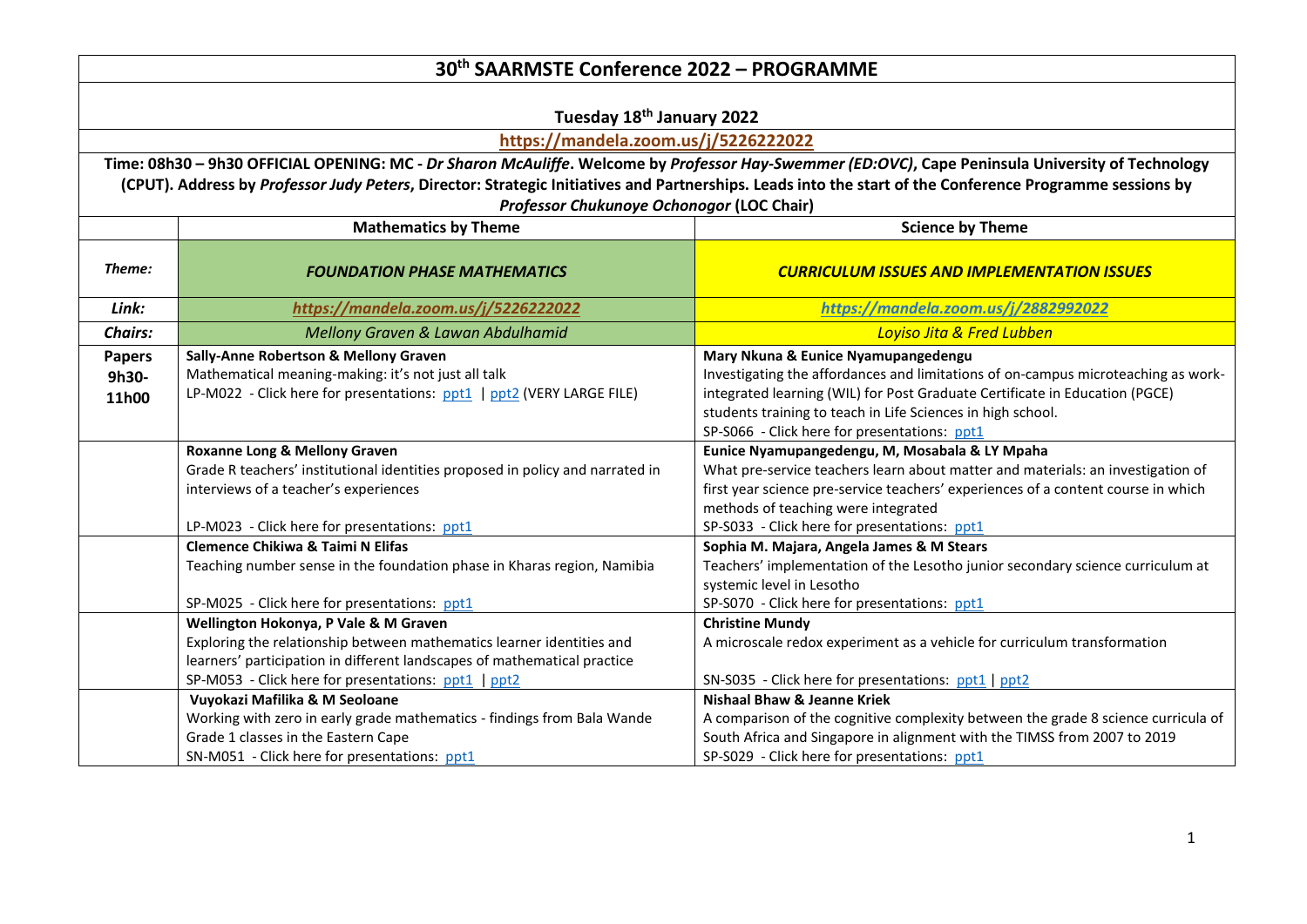| 11h00-11h15 TAKE A BREAK - Coffee / Tea |                                                                                |                                                                                 |  |
|-----------------------------------------|--------------------------------------------------------------------------------|---------------------------------------------------------------------------------|--|
| Theme:                                  | <b>SECONDARY/TERTIARY MATHEMATICS TEACHING &amp; LEARNING</b>                  | <b>LANGUAGE / IKS AND SCIENCE COMMUNICATION</b>                                 |  |
| Link:                                   | https://mandela.zoom.us/j/5226222022                                           | https://mandela.zoom.us/j/2882992022                                            |  |
| <b>Chairs:</b>                          | Benita Nel & Million Chauraya                                                  | Angela Stott & Nadaraj Govender                                                 |  |
| <b>Papers</b>                           | Nwabisa Mbeki & MO Mbekwa                                                      | Moleboheng Ramulumo & L E Mnguni                                                |  |
| 11h15-                                  | Grade 9 learners' ways of working with algebraic fractions: errors and         | Molecular biology students' attitudes towards mother tongue instruction and its |  |
| 12h45                                   | misconceptions                                                                 | effect on their interpretation of external representations used to explain MRNA |  |
|                                         |                                                                                | translation                                                                     |  |
|                                         | LP-M001 - Click here for presentations: ppt1                                   | SP-S017 - Click here for presentations: ppt1                                    |  |
|                                         | <b>Edwin Sibanda &amp; M France Machaba</b>                                    | Shungu Mupfawa, Marissa Rollnick, K. Padayachee & Anastasia Buma                |  |
|                                         | Grade 8 learners' misconceptions in surface area and volume relationships      | An analysis of teachers' classroom discourse in basic genetics                  |  |
|                                         | LP-M008 - Click here for presentations: ppt1                                   | LP-S068 - Click here for presentations: ppt1 (VERY LARGE FILE)                  |  |
|                                         | <b>Benjamin Tatira</b>                                                         | Flavia Kigozi, S Dukhan, F Otulaja & I Risenga                                  |  |
|                                         | Analysing undergraduate students' schema development of multivariable          | Teachers' Integration of Indigenous Knowledge in the Teaching and Learning of   |  |
|                                         | limits                                                                         | Life Sciences and Physical Sciences in South African schools                    |  |
|                                         | LP-M046 - Click here for presentations: ppt1   ppt2                            | SP-S071 - Click here for presentations: ppt1                                    |  |
|                                         | Sarah Bansilal                                                                 | Helena Cacador, Rafael Galupa, Betina Lopes, Mariana Alves, Susana Ambrósio,    |  |
|                                         | An investigation of the functioning of items in a Grade 9 mathematics national | Olga Santos & Ana Raquel Simões                                                 |  |
|                                         | assessment tool                                                                | Connecting scientists and students in African Portuguese-speaking countries via |  |
|                                         |                                                                                | letter exchanges: the case of "Cartas com Ciência"                              |  |
|                                         | SP-M049 - Click here for presentations: ppt1                                   | SN-S036 - Click here for presentations: ppt1                                    |  |
|                                         | Lillias HN Mutambara & M Tsakeni                                               |                                                                                 |  |
|                                         | In-service teacher's mental construction of linear independence concepts: a    |                                                                                 |  |
|                                         | Zimbabwean case study                                                          |                                                                                 |  |
|                                         | SP-M019 - Click here for presentations: ppt1                                   |                                                                                 |  |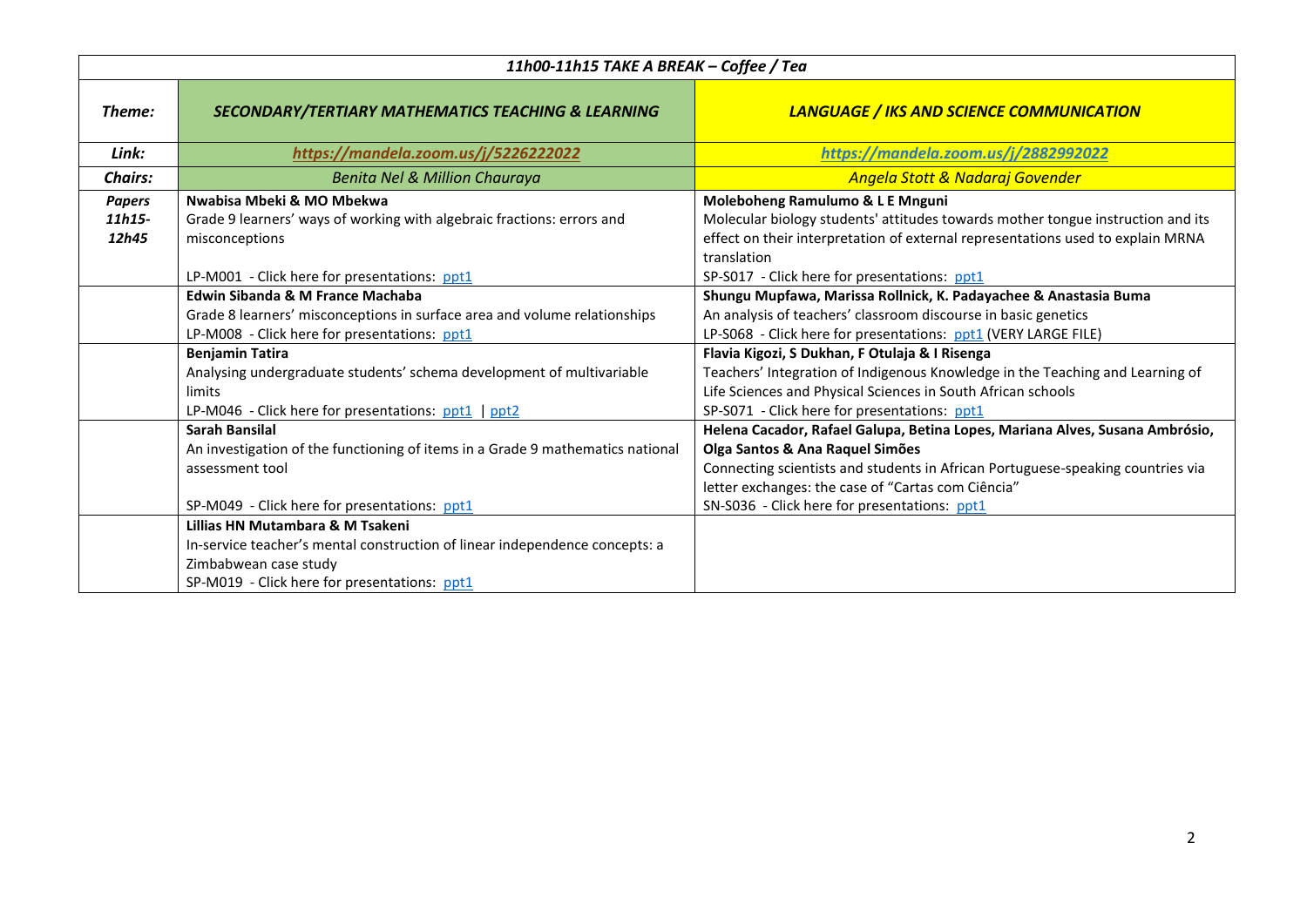| 12h45 - 13h30 LUNCH TIME |                                                                                                                   |                                                                                      |  |
|--------------------------|-------------------------------------------------------------------------------------------------------------------|--------------------------------------------------------------------------------------|--|
|                          | 13h30 MATHS SYMPOSIUM 1                                                                                           | <b>13h30 SCIENCE SYMPOSIUM 2</b>                                                     |  |
| Link:                    | https://mandela.zoom.us/j/5226222022                                                                              | https://mandela.zoom.us/j/2882992022                                                 |  |
| <b>Chairs:</b>           | Simphiwe Mlotshwa                                                                                                 | <b>Shalini Dukhan</b>                                                                |  |
| 13h30-                   | S Mlotshwa, S Taylor, F Adam, I Sapire & H Venkat                                                                 | Shalini Dukhan, Monde Kazeni, Lydia Mavuru, Angela Stott &                           |  |
| 15h00                    |                                                                                                                   | <b>Nomfundo Radebe</b>                                                               |  |
|                          | Early grade mathematics: the role of context, language, intervention and                                          | Establishment of a research-writing virtual Community of Practice to promote         |  |
|                          | pedagogy to improve outcome                                                                                       | academic publication                                                                 |  |
|                          | <b>SYM-M055</b>                                                                                                   | <b>SYM-S030</b>                                                                      |  |
|                          | 15h00 - 15h15 COFFEE BREAK                                                                                        |                                                                                      |  |
| $15h15 -$<br>16h30       | PLENARY SPEAKER: Professor Nathalie Sinclair: Simon Fraser University, Canada<br><b>Title: Moving Mathematics</b> |                                                                                      |  |
| Link:                    | https://mandela.zoom.us/j/5226222022                                                                              |                                                                                      |  |
| Discussant:              | Professor Sarah Bansilal, University of KwaZulu Natal, South Africa                                               |                                                                                      |  |
|                          | <b>Mathematics by Theme</b><br><b>Science by Theme</b>                                                            |                                                                                      |  |
|                          |                                                                                                                   |                                                                                      |  |
| Theme:                   | <b>ARTEFACTS AND REPRESENTATIONS IN MATHEMATICS TEACHING</b>                                                      | <b>TEACHING SCIENCE AT THE TERTIARY LEVEL</b>                                        |  |
| Link:                    | https://mandela.zoom.us/j/5226222022                                                                              | https://mandela.zoom.us/j/2882992022                                                 |  |
| <b>Chairs:</b>           | <b>Anthony Essien &amp; Fraser Gobede</b>                                                                         | <b>Frackson Mumba &amp; Emmanuel Mushayikwa</b>                                      |  |
| Papers:                  | Given Matengu & Marc Schäfer                                                                                      | Langanani Rakhunwana, M Potgieter, L. A. Pilcher & A Kritzinger                      |  |
| 16h30-                   | Revisiting geoboards to teach quadrilaterals within the Van Hiele teaching                                        | Self-regulated learning strategies for first-year chemistry during Covid-19          |  |
| 18h00                    | framework.                                                                                                        |                                                                                      |  |
|                          | LP-M014 - Click here for presentations: ppt1   ppt2                                                               | SP-S013 - Click here for presentations: ppt1                                         |  |
|                          | <b>Fraser Gobede</b>                                                                                              | <b>Marietjie Potgieter</b>                                                           |  |
|                          | Multiple mediatory roles of artefacts in large classes: A Grade 1 teacher's                                       | Systems thinking in chemistry education: An imperative for addressing sustainability |  |
|                          | orchestration of artefacts when introducing the concept of addition                                               | challenges                                                                           |  |
|                          | LP-M044 - Click here for presentations: ppt1                                                                      | SP-S018 - Click here for presentations: ppt1 (VERY LARGE FILE)   ppt2                |  |
|                          | Ronald Griqua & Marc Schäfer                                                                                      | Micke Reynders, L.A. Pilcher & M. Potgieter                                          |  |
|                          | An investigation into how the use of visualisation strategies enhances the<br>teaching of number sense            | The effectiveness of a systems thinking visualization tool for first-year chemistry  |  |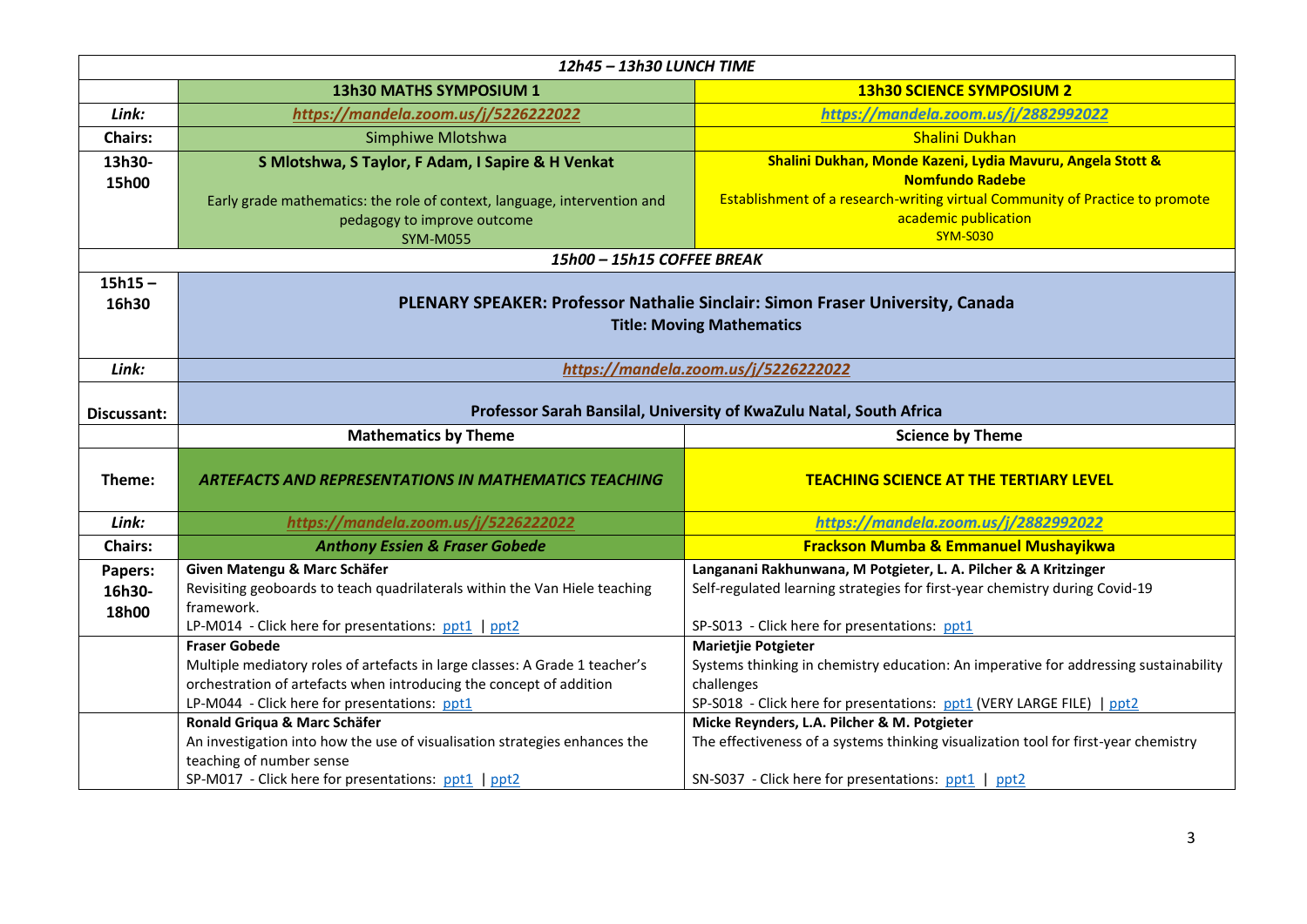|        | Tammy Booysen, L. Westaway & P. Vale                                         | Shalini Dukhan                                                                                       |
|--------|------------------------------------------------------------------------------|------------------------------------------------------------------------------------------------------|
|        | The use of visual images in multiplication and division in four early years' | The tides of change are at the horizon: Science identity among first-generation and                  |
|        | mathematics textbooks                                                        | traditional university students entering into first-year biology                                     |
|        | SP-M035 - Click here for presentations: ppt1                                 | SP-S028 - Click here for presentations: ppt1   ppt2                                                  |
|        | Lorna Sako & T Ndamase                                                       | Sanjeev Naras, Doras Sibanda & Sebenzile Ngema                                                       |
|        | Ten frames as a tool to support the development of number sense in Grade 1   | Academic success at university rests in student selection criteria: Is it a case of                  |
|        | students in the Eastern Cape province                                        | matriculation points or mathematics scores?                                                          |
|        | SN-M050 - Click here for presentations: ppt1                                 | SP-S031 - Click here for presentations: ppt1                                                         |
|        | Abongile Ngwabe & Marc Schafer                                               | Tholani Tshuma & Eunice Nyamupangedengu                                                              |
|        | Exploring the potential of how GeoGebra software can be used as a visual     | The identification of the dilemmas one faces when teaching science: A dilemma                        |
|        | mediator between preservice teachers' mathematical pedagogical content       | driven self-study inquiry involving the teaching of evolution                                        |
|        | knowledge and teaching proficiency                                           |                                                                                                      |
|        | SP-M038 - Click here for presentations: ppt1                                 | LP-057 - Click here for presentations: ppt1                                                          |
|        |                                                                              | <b>TK Atlabachew &amp; Jeanne Kriek</b>                                                              |
|        |                                                                              | Undergraduate physics students' variations in understanding the concept of nuclear                   |
|        |                                                                              | binding energy                                                                                       |
|        |                                                                              | SN-S034 - Click here for presentations: ppt1                                                         |
| 18h00- |                                                                              |                                                                                                      |
| 18h45  |                                                                              | Join us for: Cocktails with 'Memories' from past delegates; Presentation of Stimulator Programme and |
|        |                                                                              |                                                                                                      |
|        |                                                                              | Virtual 'meet and chat' with MC Dr Zorina Dharsey                                                    |
|        | https://mandela.zoom.us/j/5226222022                                         |                                                                                                      |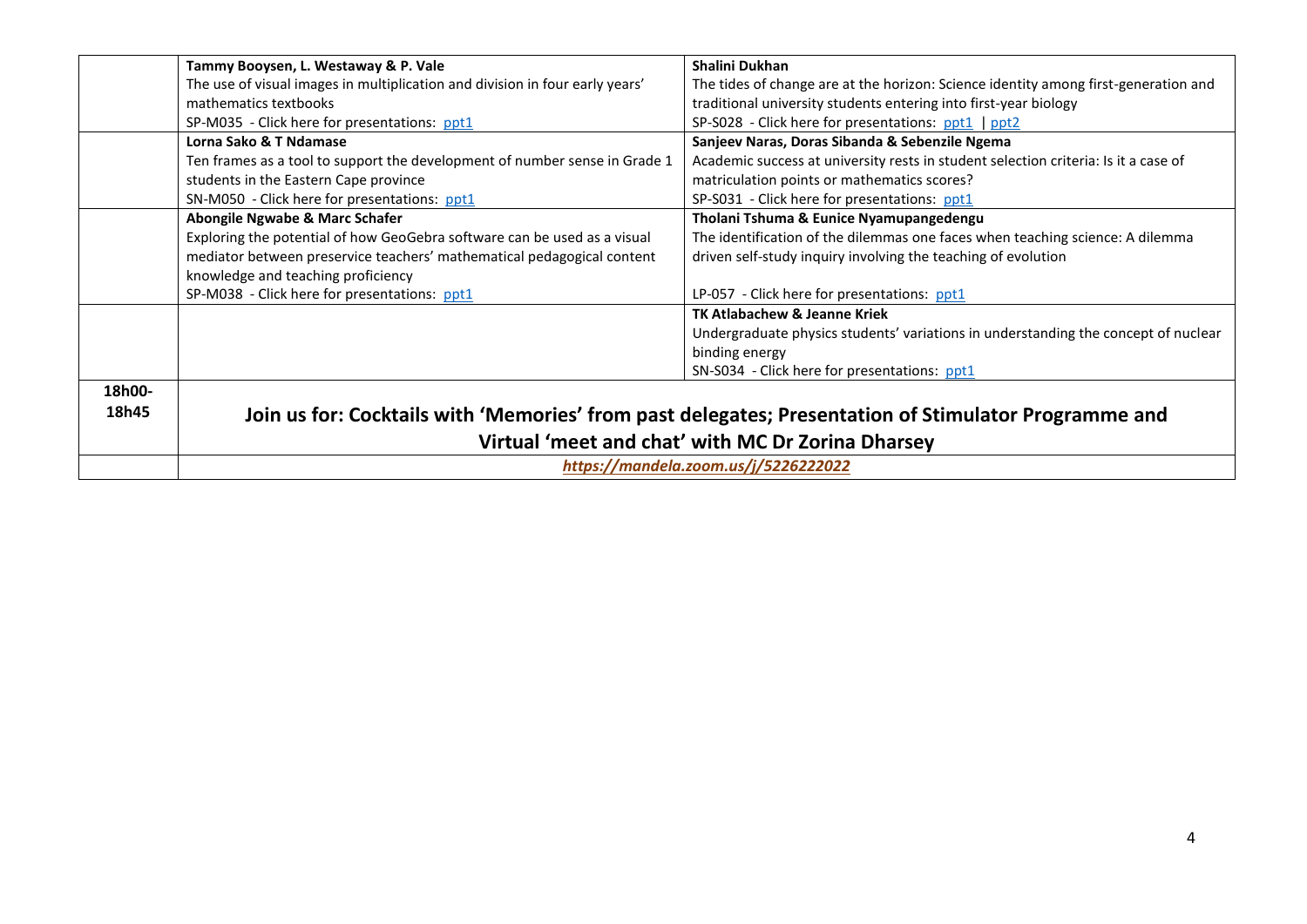| Wednesday 19th January 2022        |                                                                                                          |                                                                                          |  |  |
|------------------------------------|----------------------------------------------------------------------------------------------------------|------------------------------------------------------------------------------------------|--|--|
|                                    | Time: 08h30 - 10h00                                                                                      |                                                                                          |  |  |
|                                    | <b>Mathematics by Theme</b>                                                                              | <b>Science by Theme</b>                                                                  |  |  |
| Theme:                             | <b>PRIMARY MATHEMATICS</b>                                                                               | <b>PRACTICAL AND COLLABORATIVE WORK IN SCIENCE</b>                                       |  |  |
| Link:                              | https://mandela.zoom.us/j/5226222022                                                                     | https://mandela.zoom.us/j/2882992022                                                     |  |  |
| <b>Chairs:</b>                     | Shaheeda Jaffer & Erna Lampen                                                                            | <b>Marietjie Potgieter &amp; Bette Davidowitz</b>                                        |  |  |
| Papers:                            | Tarryn Lovemore, Sally-Ann Robertson & Mellony Graven                                                    | Christian Bob Nicol, E. Gakuba & G. Habinshuti                                           |  |  |
| 08h30-<br>10h00                    | Task design grapplings in integrating music and fraction representations                                 | Effects of inquiry-based experimentation on learning outcomes in Bong County,<br>Liberia |  |  |
|                                    | LP-M043 - Click here for presentations: ppt1 (VERY LARGE FILE)   ppt2                                    | LP-S009 - Click here for presentations: ppt1                                             |  |  |
|                                    | <b>Liveness Mwale</b>                                                                                    | Valenkosini Majola & Lebala Kolobe                                                       |  |  |
|                                    | An investigation of the teaching of standard units of length, capacity and                               | Developing a context-relevant Instructional Strategy for teaching factors affecting      |  |  |
|                                    | mass in standard 4 in Malawi                                                                             | equilibrium position and constant: balancing the teacher-researcher duality              |  |  |
|                                    | LP-M040 - Click here for presentations: ppt1                                                             | SN-S059 - Click here for presentations: ppt1                                             |  |  |
|                                    | Justina Longwe-Mandala                                                                                   | <b>Alberto Boane</b>                                                                     |  |  |
|                                    | The nature of examples and tasks and how mathematics teacher educators                                   | Integration of Chemical Processes Resulting in Biogas Production in Laboratory           |  |  |
|                                    | help pre-service teachers to learn the practice of selecting examples                                    | Chemistry Classes in General Secondary Schools                                           |  |  |
|                                    | SP-M034 - Click here for presentations: ppt1   ppt2                                                      | SP-S045                                                                                  |  |  |
|                                    | Ben Shongwe & J. Molebale                                                                                | Mpumelelo Gumede & L Kolobe                                                              |  |  |
|                                    | Exploring grade 3 students' written symbols of mathematical objects: The                                 | Collaborative learning of key concepts in electric circuits by grade 11 learners using   |  |  |
|                                    | case of a teacher's experiences in a crisis situation                                                    | concept mapping                                                                          |  |  |
|                                    | SP-M039 - Click here for presentations: ppt1                                                             | SP-S061 - Click here for presentations: ppt1                                             |  |  |
|                                    | Nadia Swanepoel & K Luneta                                                                               | Lintle Maraisane, Loyiso Jita & Thuthukile Jita                                          |  |  |
|                                    | Supporting Grade 3 teachers' mathematics word problem solving instruction                                | Teaching "float and sink" concepts in Grade R classes in Lesotho                         |  |  |
|                                    | through PAR: Developing a professional development initiative                                            |                                                                                          |  |  |
|                                    | SP-M013 - Click here for presentations: ppt1 (VERY LARGE FILE)<br>Clement Ayarebilla Ali & Sakina Acquah | SP-S049 - Click here for presentations: ppt1                                             |  |  |
|                                    | Knowledge and Context of Indigenous Ghanaian Languages Counting and                                      |                                                                                          |  |  |
|                                    | Place Value                                                                                              |                                                                                          |  |  |
|                                    | SP-M012 - Click here for presentations: ppt1                                                             |                                                                                          |  |  |
|                                    |                                                                                                          |                                                                                          |  |  |
| 10h00 - 10h15 BREAK - Coffee / Tea |                                                                                                          |                                                                                          |  |  |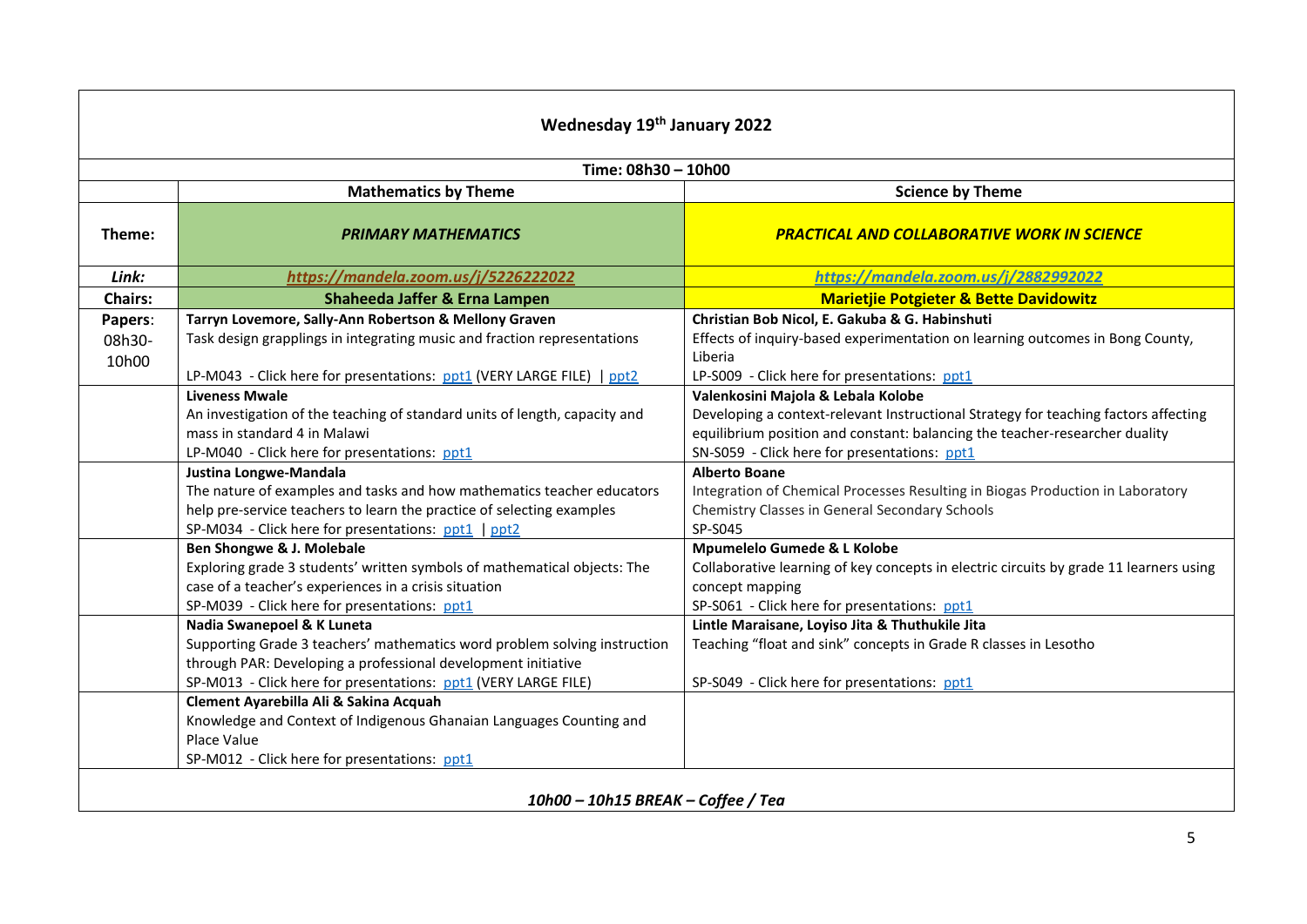| Theme:         | <b>TEACHER EDUCATION/PROFESSIONAL</b>                              | <b>CONCEPTUAL TEACHING AND LEARNING</b>              | <b>INTEGRATING ICT INTO THE CLASSROOM</b>             |
|----------------|--------------------------------------------------------------------|------------------------------------------------------|-------------------------------------------------------|
|                | <b>DEVELOPMENT in Mathematics</b>                                  |                                                      |                                                       |
| Link:          | https://mandela.zoom.us/j/5226222022                               | https://mandela.zoom.us/j/2882992022                 | https://mandela.zoom.us/j/4995992022                  |
| <b>Chairs:</b> | Craig Pournara & Patrick Barmby                                    | <b>Eunice Nyamupangedengu &amp; Ernest Mazibe</b>    | Jeanne Kriek & Umesh Ramnarain                        |
| Papers:        | Samukeliso Chikiwa & Mellony Graven                                | N. M. Puputla, Malefu Nthathakane & M Qhobela        | Mamotena Mpeta, Samuel Jere & S Kaheru                |
| 10h15-         | Exploring the efficacy of the six-lens framework in                | The Nature of High School Biology Learners' Genetic  | The effectiveness of computer simulation-based        |
| 11h45          | developing pre-service mathematics teachers'                       | Engineering Misconceptions: A Case of one School in  | instruction for teaching chemical reaction rates      |
|                | reflective practice                                                | Lesotho                                              |                                                       |
|                | LP-M006 - Click here for presentations: ppt1                       | SP-S039 - Click here for presentations: ppt1   ppt2  | LP-S024 - Click here for presentations: ppt1   ppt2   |
|                | <b>Benita Nel</b>                                                  | Jayanthi SK Maharaj & N Govender                     | Mmapaseka M Stephen                                   |
|                | Continuous professional development through Video                  | Exploring Alternative Conceptions about Work held by | Using digital platforms to assist in the teaching and |
|                | Stimulated Recall by Mathematics teachers                          | Grade 12 learners in High Schools using Think Aloud  | learning of physical science in South African         |
|                |                                                                    | Method and Variation Theory                          | schools                                               |
|                | SP-M027 - Click here for presentations: ppt1<br>ppt <sub>2</sub>   | SP-S015 - Click here for presentations: ppt1         | SP-S065 - Click here for presentations: ppt1          |
|                | Maryke la Grange-Taylor & Angela Stott                             | Letisha Lalbahadur, S. Dukhan & K. Padayachee        | Sakyiwaa Boateng, J.K. Alex, T. Sihele, V. Momoti     |
|                | A case study of a mentorship programme to                          | An exploration of first-year medical students' cell  | & T. Tshuma                                           |
|                | promote low-quintile South African Mathematics                     | biology prior knowledge and its influence on         | Gamma tutor as an emerging pedagogical tool for       |
|                | teachers' use of social capital                                    | subsequent conceptual understanding.                 | the teaching and learning of physical sciences in     |
|                |                                                                    |                                                      | South African schools                                 |
|                | SP-M018 - Click here for presentations: ppt1 (VERY                 | SP-S019 - Click here for presentations: ppt1         | SB-S053 - Click here for presentations: ppt1          |
|                | LARGE FILE)   ppt2                                                 |                                                      |                                                       |
|                | Carlos A Lauchande, L. F. Afo, A. C. Novela, C. M.                 | L Kotoka & Jeanne Kriek                              | Ayodele Ogegbo & Umesh Ramnarain                      |
|                | Albino, A. Vidade, A. Uache & P. Sitoe                             | Conceptual reasoning and Problem-solving Errors      | Teachers' experiences of teaching science with        |
|                | Entrance examination of Pedagogical University of                  | learners make when solving Stoichiometry problems.   | technology in Nigerian schools                        |
|                | Maputo- To what extent the exams results are valid                 |                                                      |                                                       |
|                | and reliable?                                                      |                                                      |                                                       |
|                | SP-MST001 - Click here for presentations: ppt1                     | SP-S042 - Click here for presentations: ppt1   ppt2  | SN-S010 - Click here for presentations: ppt1          |
|                | Janice Petersen, Y. Slamdien & B. Nel                              | T Sihele, S Boateng, T Tshuma & V Momoti             | Katlego Leshabane, C Coetzee & K Moodley              |
|                | An exploration of how video-stimulated recall can be               | Uncovering a Presumptive Progression on Electricity  | Evaluation of a robotics intervention to enhance      |
|                | used as a tool to enhance mathematics teacher                      | and Magnetism: A guide to develop meaningful         | Newton's Second Law motion concepts                   |
|                | professional development                                           | science teaching and learning                        |                                                       |
|                | SP-M026 - Click here for presentations: ppt1  <br>ppt <sub>2</sub> | SN-S054 - Click here for presentations: ppt1         | LP-S027 - Click here for presentations: ppt1          |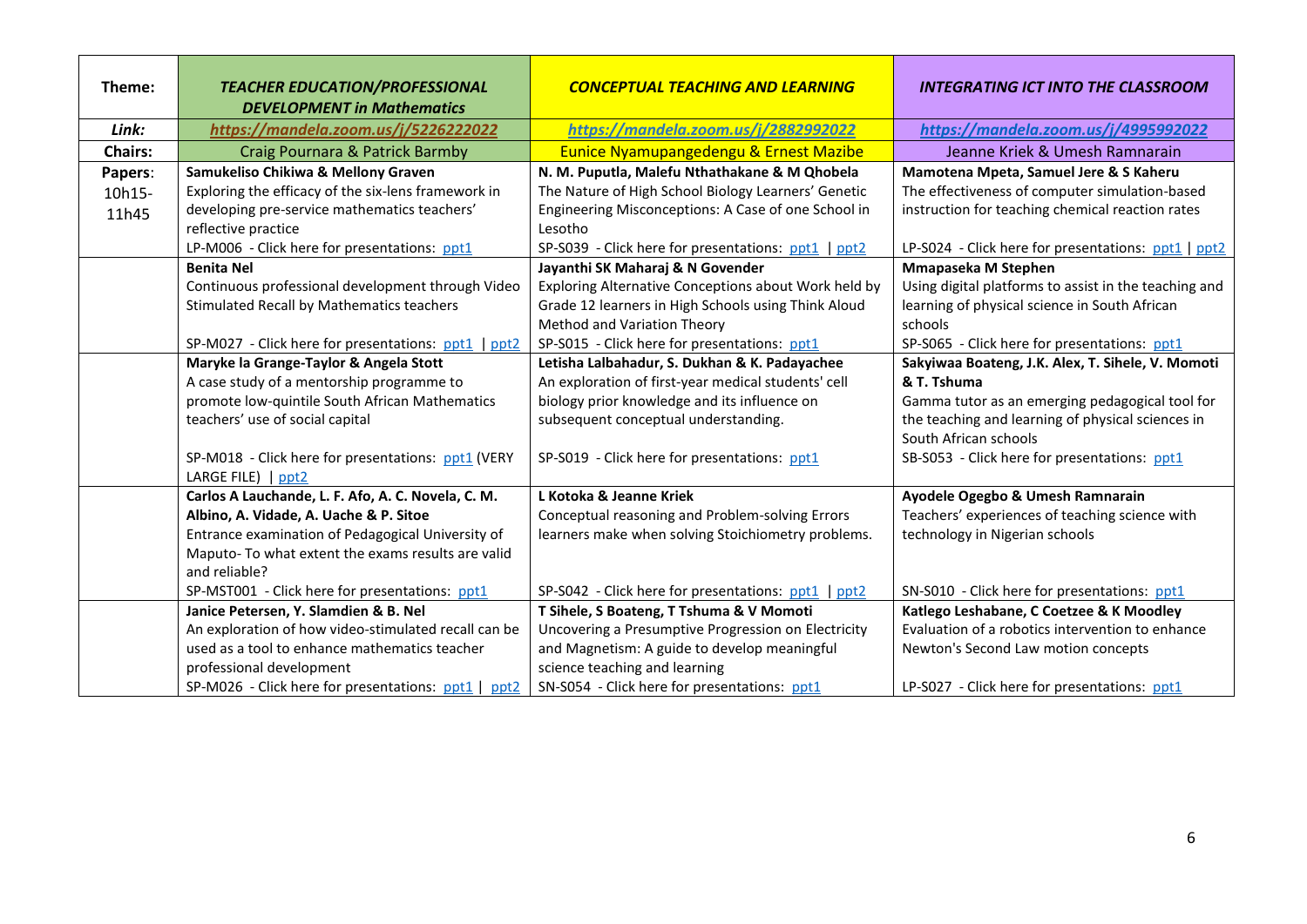| Frank K Nkrumah                               | Angela Stott                                         |  |
|-----------------------------------------------|------------------------------------------------------|--|
| Exploring mathematics teacher educators'      | South African Physical Sciences Teachers'            |  |
| knowledge for teaching in pre-service teacher | Stoichiometry Calculation Errors and Epistemological |  |
| education: A multi-case study in Ghana        | Issues these Errors Expose                           |  |
| SN-M036 - Click here for presentations: ppt1  | SN-S020 - Click here for presentations: ppt1   ppt2  |  |
| ppt <sub>2</sub>                              |                                                      |  |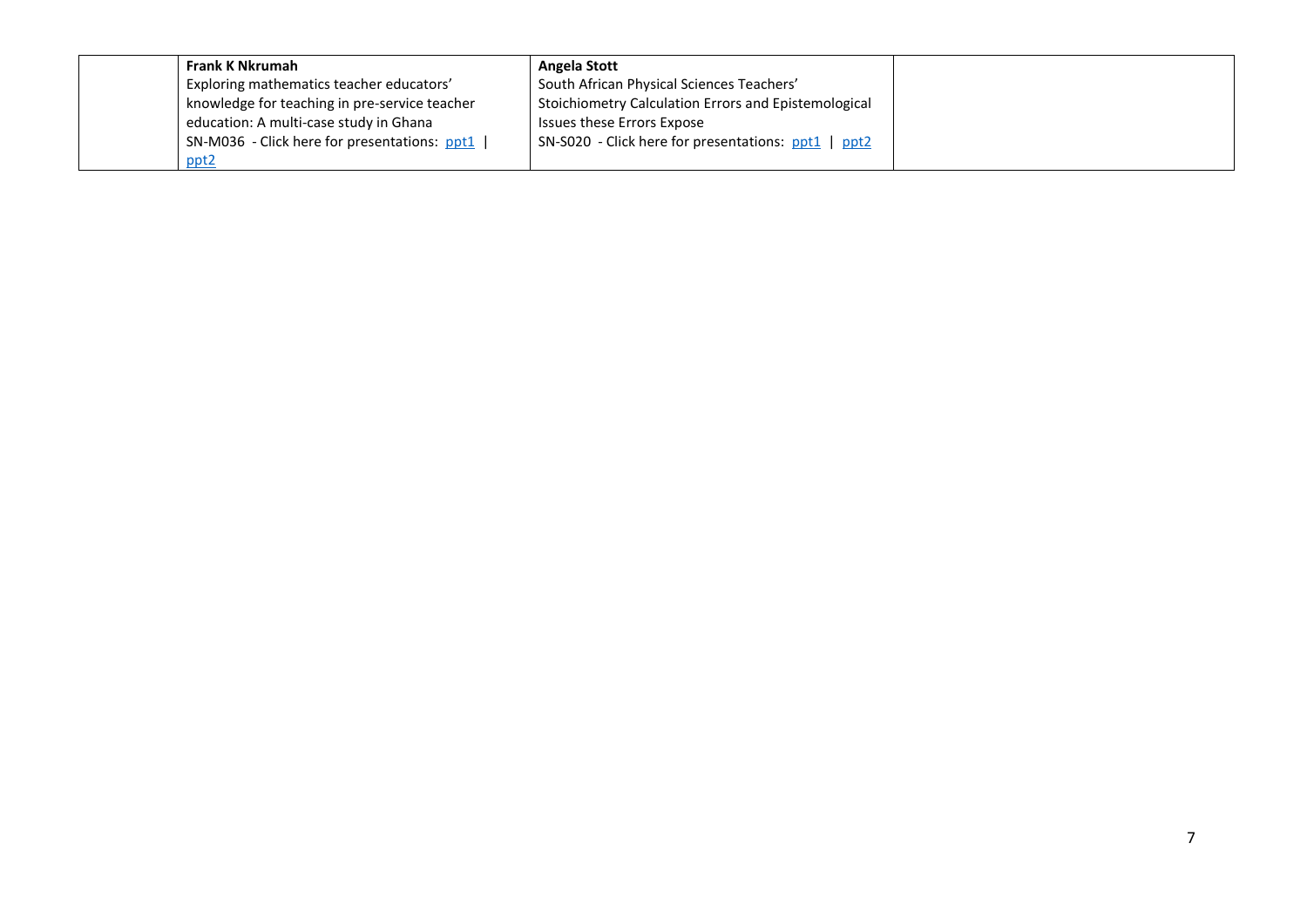| 11h45-<br>13h00   | PLENARY SPEAKER: Professor Elizabeth Mavhunga: Science Education, University of the Witwatersrand, South Africa<br>Title: Unlocking powerful teacher professional knowledge through PCK: an invitation to reflect |                                                                 |                                                  |  |
|-------------------|-------------------------------------------------------------------------------------------------------------------------------------------------------------------------------------------------------------------|-----------------------------------------------------------------|--------------------------------------------------|--|
|                   |                                                                                                                                                                                                                   | https://mandela.zoom.us/j/5226222022                            |                                                  |  |
| <b>Discussant</b> |                                                                                                                                                                                                                   | Dr Angela Stott, University of the Free State, South Africa     |                                                  |  |
|                   |                                                                                                                                                                                                                   | 13h00 - 13h30 LUNCH TIME                                        |                                                  |  |
|                   | <b>13h15 MATHS SYMPOSIUM 3</b>                                                                                                                                                                                    | <b>13h15 SCIENCE SYMPOSIUM 4</b>                                | <b>13h15 TECHNOLOGY SYMPOSIUM 5</b>              |  |
| Link:             | https://mandela.zoom.us/j/5226222022                                                                                                                                                                              | https://mandela.zoom.us/j/2882992022                            | https://mandela.zoom.us/j/4995992022             |  |
| <b>Chairs</b>     | <b>Craig Pournara</b>                                                                                                                                                                                             | <b>Eunice Nyamupangedengu</b>                                   | <b>Umesh Ramnarain</b>                           |  |
| $13h30 -$         | Craig Pournara, J Adler, S Takker, L                                                                                                                                                                              | <b>Eunice Nyamupangedengu, HC Khoza, Anastasia</b>              | Prof Umesh Ramnarain, S Ramaila,                 |  |
| 15h00             | Mwadzaangati, Ratnayake                                                                                                                                                                                           | <b>Buma, Mary Nkuna</b>                                         | L Mavuru, T Dhurumraj, M Penn, Y Cai             |  |
|                   | & N Planas                                                                                                                                                                                                        | & Nomzamo Xaba                                                  | & K Rodil                                        |  |
|                   | A framework for promoting geometric reasoning:                                                                                                                                                                    | Same teaching videos and same object of the study               | Issues and perspectives on Virtual and Augmented |  |
|                   | Rationale, constitutive elements and initial                                                                                                                                                                      | but different theoretical lenses: Studies of a teacher          | Reality in STEM education (VARSTEME)             |  |
|                   | applications                                                                                                                                                                                                      | educator's teaching by postgraduate students<br><b>SYM-S043</b> | <b>SYM-T008</b>                                  |  |
|                   | <b>SYM-M041</b>                                                                                                                                                                                                   |                                                                 |                                                  |  |
|                   |                                                                                                                                                                                                                   | 15h00-15h15 Coffee Break                                        |                                                  |  |
| Themes:           | <b>MATHEMATICS TEACHING &amp; LEARNING in</b><br><b>COVID TIMES/ USING TECHNOLOGY</b>                                                                                                                             | <b>ATTITUDES AND OTHER LEARNING VARIABLES</b>                   | <b>TECHNOLOGY PAPERS</b>                         |  |
| Link:             | https://mandela.zoom.us/j/5226222022                                                                                                                                                                              | https://mandela.zoom.us/j/2882992022                            | https://mandela.zoom.us/j/4995992022             |  |
| <b>Chairs</b>     | Karen Brodie & Jogymol Alex                                                                                                                                                                                       | <b>Kenneth Ngcoza &amp; Peter Hewson</b>                        | <b>Busiswe Alant &amp; Reginald Govender</b>     |  |
| Papers:           | <b>Vasuthavan Govender</b>                                                                                                                                                                                        | Sibomana Aimable, Claude Karegeya & John                        | <b>Mokiti Janefeke</b>                           |  |
| 15h15-            | Preparing learners for a Mathematics Olympiad                                                                                                                                                                     | Sentongo                                                        | International Robotics competitions influence on |  |
| 16h30             | paper during the COVID - 19 Pandemic: A small-                                                                                                                                                                    | Cooperative Learning on Students' Knowledge                     | learners' Science and Mathematics academic       |  |
|                   | scale study                                                                                                                                                                                                       | Retention and Attitude in Chemistry                             | performance and their career prospects           |  |
|                   | SP-M033 - Click here for presentations: ppt1                                                                                                                                                                      | LP-S001 - Click here for presentations: ppt1                    | SP-T004 - Click here for presentations: ppt1     |  |
|                   |                                                                                                                                                                                                                   |                                                                 | ppt <sub>2</sub>                                 |  |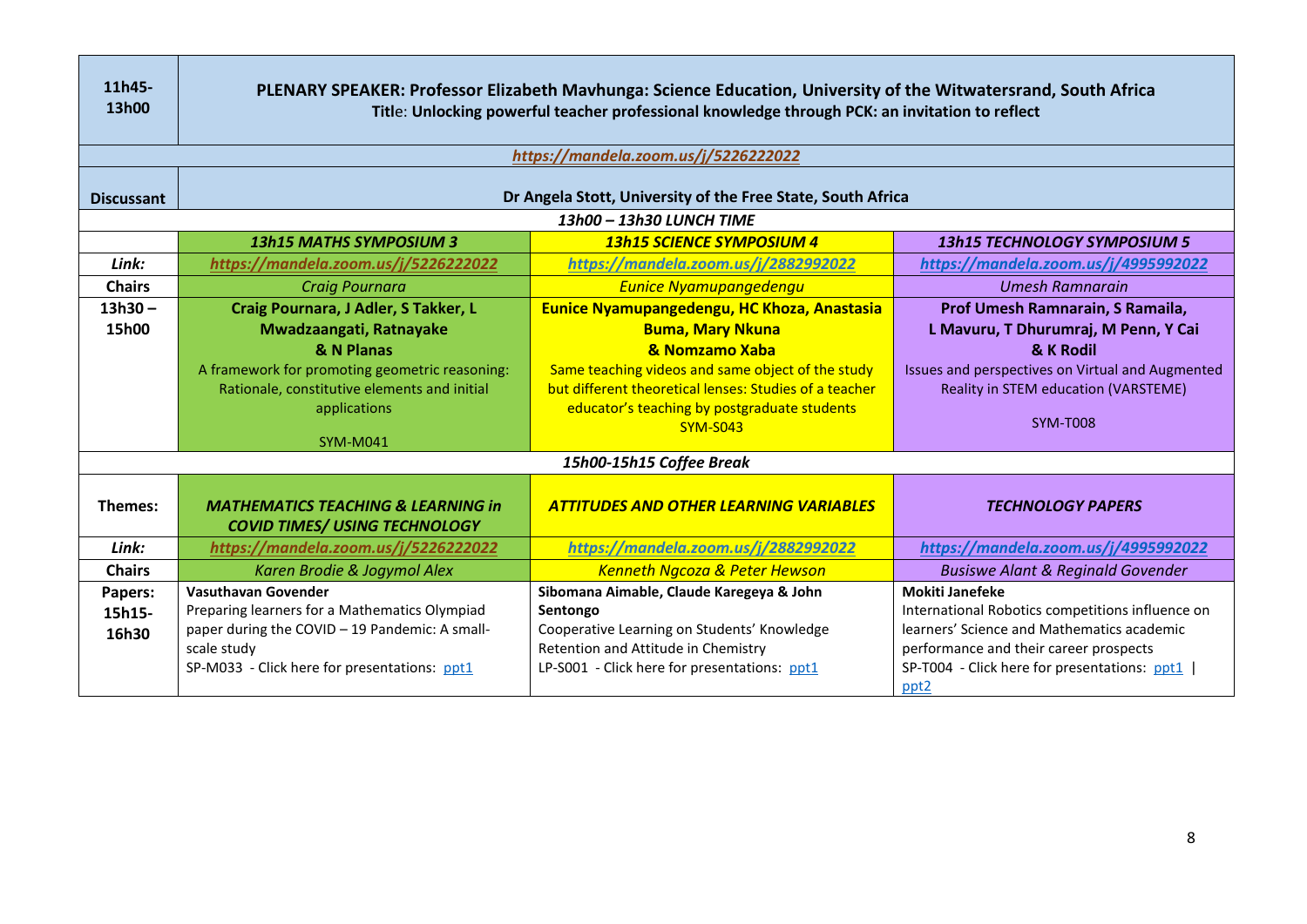|                                              | C. A. Lauchande, L. F. Afo, A. C. Novela, C. M.        | William R. Veal, Anastasia Buma & Doras Sibanda       | Vojo George Fasino, Nadaraj Govender & P Kumar    |  |
|----------------------------------------------|--------------------------------------------------------|-------------------------------------------------------|---------------------------------------------------|--|
|                                              | Albino, A. B. Vidade & A. Uache Lucio                  | Creativity in African Science Education               | Teaching and Learning Mathematical Modelling in   |  |
|                                              | COVID-19: The life of families and children's learning |                                                       | Antenna Theory and Design Course in Engineering   |  |
|                                              | during the school closure                              |                                                       | Education                                         |  |
|                                              | SP-M002 - Click here for presentations: ppt1           | SP-S052 - Click here for presentations: ppt1          | SP-T006 - Click here for presentations: ppt1      |  |
|                                              |                                                        |                                                       | ppt <sub>2</sub>                                  |  |
|                                              | Shemunyenge T. Hamukwaya                               | Lereko Mohafa & M Qhobela                             | <b>Simon Albin</b>                                |  |
|                                              | Teaching mathematics in the era of COVID-19: a case    | Exploring learner's self-efficacy in online classes   | Online learning during Covid - 19: experiences of |  |
|                                              | of a Namibian grade 3 mathematics teacher              | participation and information-seeking as a bench-mark | students relying on smartphones.                  |  |
|                                              |                                                        | for their online-learning- readiness: case of Biology |                                                   |  |
|                                              |                                                        | and physical science classes                          |                                                   |  |
|                                              | SP-M029 - Click here for presentations: ppt1   ppt2    | SP-S023 - Click here for presentations: ppt1   ppt2   | SP-T003 - Click here for presentations: ppt1      |  |
|                                              | Simphiwe Mlotshwa, Karen Brodie & Renuka Vithal        | Edwin Byusa, Edwige Kampire & Adrian Rwekaza          |                                                   |  |
|                                              | The calculator: A forgotten key technology for         | <b>Mwesigye</b>                                       |                                                   |  |
|                                              | mathematics learning and performance                   | Effect of Activity-Based Teaching Technique and       |                                                   |  |
|                                              |                                                        | Teachers' Views on Students' Levels of Engagement in  |                                                   |  |
|                                              |                                                        | Rwandan Chemistry Class                               |                                                   |  |
|                                              | SP-M015 - Click here for presentations: ppt1           | SP-S067 - Click here for presentations: ppt1          |                                                   |  |
|                                              | FM Adelabu, AH Ngwabe, NV Mbeki, B Tatira &            | Belinda vd Westhuizen, C. Harillal & G. Ekol          |                                                   |  |
|                                              | <b>Jogymol Alex</b>                                    | Investigating personality types and academic          |                                                   |  |
|                                              | Creation of innovative teaching spaces with Gamma      | performance of Bed first year students across science |                                                   |  |
|                                              | Tutor: a techno-blended model for rural                | and mathematics subjects.                             |                                                   |  |
|                                              | mathematics                                            |                                                       |                                                   |  |
|                                              | SN-M037 - Click here for presentations: ppt1           | SN-S062 - Click here for presentations: ppt1          |                                                   |  |
| Time: 16h30 - 18h00                          |                                                        |                                                       |                                                   |  |
|                                              |                                                        |                                                       |                                                   |  |
|                                              |                                                        |                                                       |                                                   |  |
| <b>SAARMSTE Annual General Meeting (AGM)</b> |                                                        |                                                       |                                                   |  |
|                                              |                                                        |                                                       |                                                   |  |
| https://mandela.zoom.us/j/5226222022         |                                                        |                                                       |                                                   |  |
|                                              |                                                        |                                                       |                                                   |  |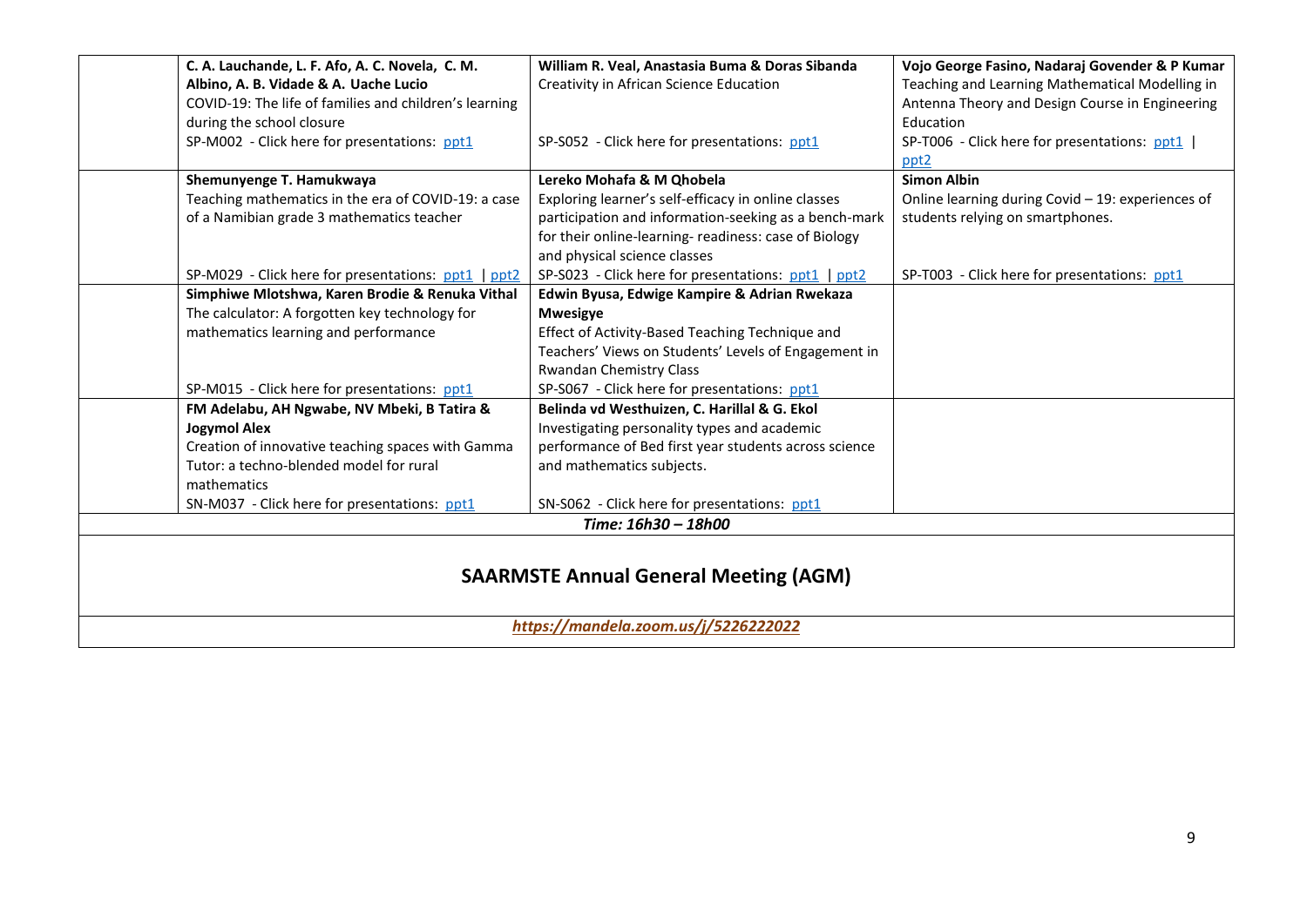| Thursday 20 <sup>th</sup> January 2022 |                                                                                                                                                                                                                                               |                                                                                                                                                                                                                             |                                                                                                                                                         |                                                                                                        |
|----------------------------------------|-----------------------------------------------------------------------------------------------------------------------------------------------------------------------------------------------------------------------------------------------|-----------------------------------------------------------------------------------------------------------------------------------------------------------------------------------------------------------------------------|---------------------------------------------------------------------------------------------------------------------------------------------------------|--------------------------------------------------------------------------------------------------------|
| Time: 08h30 - 10h00                    |                                                                                                                                                                                                                                               |                                                                                                                                                                                                                             |                                                                                                                                                         |                                                                                                        |
| Theme:                                 | <b>MATHS SYMPOSIUM 6</b>                                                                                                                                                                                                                      |                                                                                                                                                                                                                             | <b>SCIENCE SYMPOSIUM 7</b>                                                                                                                              | <b>SCIENCE/TECHNOLOGY SYMPOSIUM 8</b>                                                                  |
| Link:                                  | https://mandela.zoom.us/j/5226222022                                                                                                                                                                                                          |                                                                                                                                                                                                                             | https://mandela.zoom.us/j/2882992022                                                                                                                    | https://mandela.zoom.us/j/4995992022                                                                   |
| <b>Chairs:</b>                         | Hamsa Venkat                                                                                                                                                                                                                                  |                                                                                                                                                                                                                             | Nadaraj Govender                                                                                                                                        | Elizabeth Mavhunga                                                                                     |
| Papers:<br>08h30 -<br>10h00            | Hamsa Venkat, M. Graven, S. Morrison, P. Vale,<br>M. Askew, L. Bowie, L. Westaway, S. Chikiwa, W.<br>Hlokonya, M. Chetty, D. Mathebe & the South<br><b>African Provincial Foundation Phase</b><br><b>Mathematics Co-ordinators</b>            | Nadaraj Govender, Ronicka Mudaly, Fawzia Bibi<br>Narod, Doras Sibanda, Tamirirofa Chirikure, Shakeel<br>Atchia, Asheena Singh-Pillay, Lebala Kolobe, Angela<br>James, Ravhee Bholah, & Bhekisisa Maxwell<br><b>Thabethe</b> |                                                                                                                                                         | Elizabeth Mavhunga, B Ndlovu, S Khulu, D van<br>der Merwe, F Zondi & Stephen Malcolm                   |
|                                        | Discussant: Anil Kanjee<br>Going National with the Mental Starters<br>Assessment Project 2021: Model, Outcomes and<br>Provincial Foundation Phase Maths Co-<br>ordinators' experiences                                                        |                                                                                                                                                                                                                             | STEM Education for the 21st Century: Unpacking<br>Conceptions of STEM Education and Insights from<br>the Global South - The Context of SA and Mauritius | Re-calibrating research and practice in science<br>teacher education in a technological<br>environment |
|                                        | SYM-M020                                                                                                                                                                                                                                      |                                                                                                                                                                                                                             | SYM-S069                                                                                                                                                | SYM-S022                                                                                               |
|                                        | Time: 09h45 - 10h00 Coffee Break                                                                                                                                                                                                              |                                                                                                                                                                                                                             |                                                                                                                                                         |                                                                                                        |
| Theme:                                 | <b>MATHEMATICAL LEARNING</b>                                                                                                                                                                                                                  |                                                                                                                                                                                                                             |                                                                                                                                                         | <b>ASSESSMENT</b>                                                                                      |
| Link:                                  | https://mandela.zoom.us/j/5226222022                                                                                                                                                                                                          |                                                                                                                                                                                                                             |                                                                                                                                                         | https://mandela.zoom.us/j/2882992022                                                                   |
| <b>Chairs:</b>                         | Ingrid Sapire & Lisnet Mazwangayi                                                                                                                                                                                                             |                                                                                                                                                                                                                             |                                                                                                                                                         | <b>Marissa Rollnick &amp; Washington Dudu</b>                                                          |
| Papers:<br>$10h00 -$<br>11h15          | Robert Wakhata, Dr. Mutarutinya & Dr Balimuttajjo<br>Relationship between Students' Conceptual Knowledge and<br>Procedural Knowledge of Solving Linear Programming Tasks<br>LP-M031 - Click here for presentations: ppt1                      |                                                                                                                                                                                                                             | Halalisani Mngomezulu, Thasmai Dhurumraj & Sam Ramaila<br>perspectives<br>LP-S007 - Click here for presentations: ppt1                                  | Embedding formative assessment in classroom practice: Physical Science teachers'                       |
|                                        | Cecilia Mmeta & Arne Jakobsen<br>An Investigation on Whether Teaching Using a Problem-Solving<br>Approach Affect Student's Attitude Towards Learning and<br>Performance in Mathematics<br>SP-M016 - Click here for presentations: ppt1   ppt2 |                                                                                                                                                                                                                             | Brigette Solomon & E. Nyamupangedengu<br>Technology class assessments<br>SN-S064 - Click here for presentations: ppt1                                   | An investigation of grade four learners' poor performance in Natural Science and                       |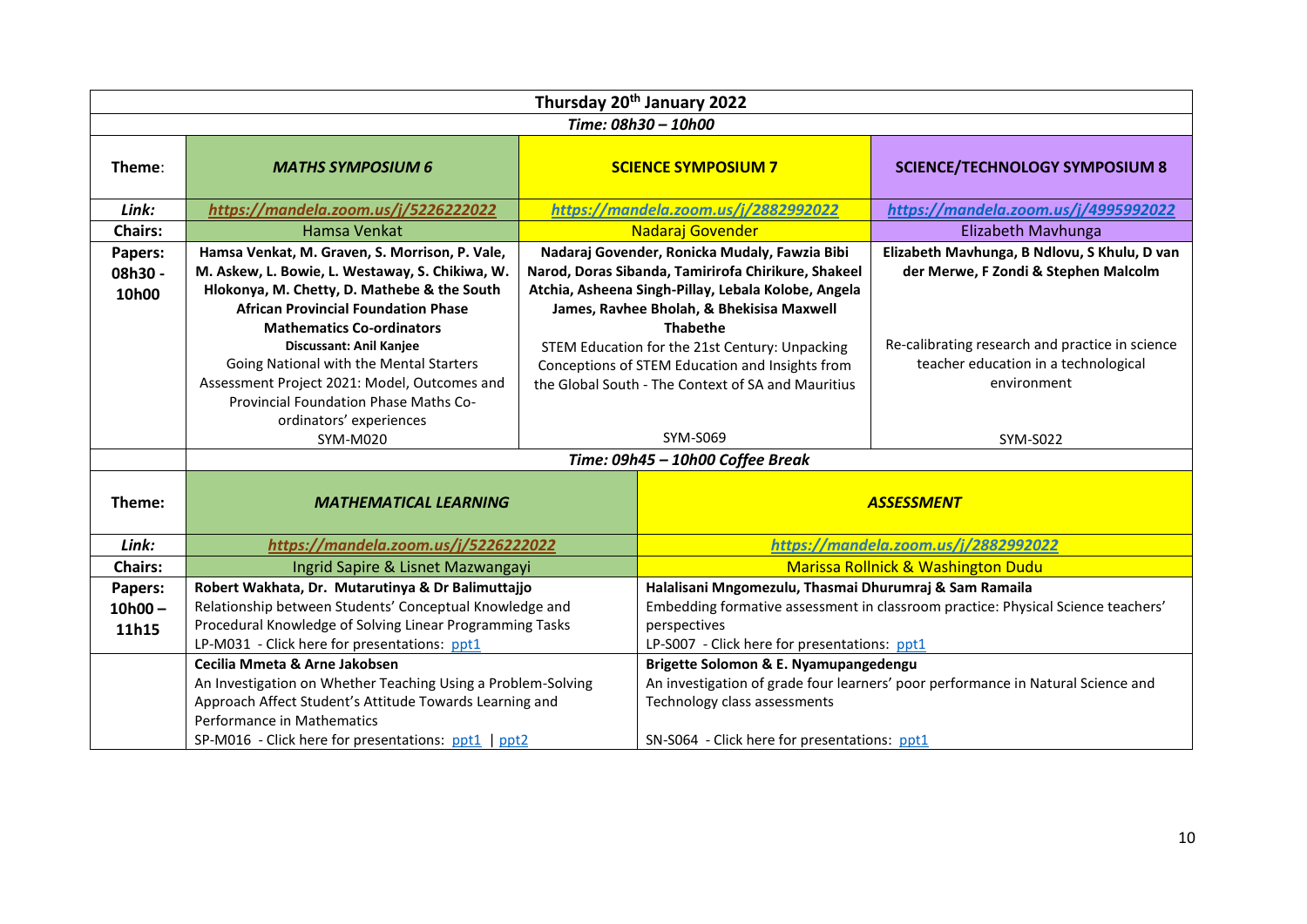|                    | Clemence Chikiwa & I. Shimakeleni                                                    | Lebala Kolobe                                                                                                                                                                               |
|--------------------|--------------------------------------------------------------------------------------|---------------------------------------------------------------------------------------------------------------------------------------------------------------------------------------------|
|                    | Multilingual learners' language practices during outdoor learning of                 | Teaching Chemical Equilibrium in the High Stakes Examination Era: Experienced                                                                                                               |
|                    | measurement in a grade 9 class school, Oshana region, Namibia.                       | Teachers' perspectives in one South African Metropolitan                                                                                                                                    |
|                    | SP-M024 - Click here for presentations: ppt1                                         | SN-S056 - Click here for presentations: ppt1   ppt2                                                                                                                                         |
|                    | Satoshi Kusaka                                                                       | Mamohato Makhechane & M Qhobela                                                                                                                                                             |
|                    | Metacognitive strategies for Rwandan primary school students                         | Physical Science teachers' knowledge of learners: A case of Lesotho teachers                                                                                                                |
|                    | solving mathematical word problems                                                   |                                                                                                                                                                                             |
|                    | SN-M009 - Click here for presentations: ppt1                                         | SP-S050 - Click here for presentations: ppt1   ppt2                                                                                                                                         |
|                    | Sihlobosenkosi Mpofu & Permie Isaac                                                  |                                                                                                                                                                                             |
|                    | Double instructions in Grade 1 student activities - findings from Bala               |                                                                                                                                                                                             |
|                    | Wande Eastern Cape schools                                                           |                                                                                                                                                                                             |
|                    | SN-M052 - Click here for presentations: ppt1                                         |                                                                                                                                                                                             |
| $11h30 -$<br>12h45 |                                                                                      | PLENARY SPEAKER: Professor Dick Ng'ambi, University of Cape Town<br>Title: Integrating indigenous games into teaching and learning - decolonise curricula, make learning fun and meaningful |
|                    |                                                                                      |                                                                                                                                                                                             |
| Link:              | https://mandela.zoom.us/j/5226222022                                                 |                                                                                                                                                                                             |
| <b>Discussant</b>  | Dr Raymond Moodley, Institute of Artificial Intelligence, De Montfort University, UK |                                                                                                                                                                                             |
|                    | 12h45-13h15 LUNCH                                                                    |                                                                                                                                                                                             |
|                    | <b>Mathematics by Theme</b>                                                          | <b>Science by Theme</b>                                                                                                                                                                     |
|                    |                                                                                      |                                                                                                                                                                                             |
| Theme:             | <b>TEACHER KNOWLEDGE/TEACHER EDUCATION</b>                                           | <b>TPACK AND EXPERIENCES WITH ICT</b>                                                                                                                                                       |
|                    |                                                                                      |                                                                                                                                                                                             |
| Link:              |                                                                                      |                                                                                                                                                                                             |
|                    | https://mandela.zoom.us/j/5226222022                                                 | https://mandela.zoom.us/j/2882992022                                                                                                                                                        |
| Chair:             | Nicky Roberts & Qetelo Moloi                                                         | <b>Elizabeth Mavhunga &amp; Martin Braund</b>                                                                                                                                               |
| Papers:            | Charles Smith, Cyril Julie, Benita Nel & Faaiz Gierdien                              | Macheli Mofolo, Sikeme Raphoka & Sechaba Koma                                                                                                                                               |
| 13h15-             | Mathematics Teachers' preferences regarding continuous                               | Relating Pre-service teachers' Technological Pedagogical Knowledge and their                                                                                                                |
|                    | professional development activities                                                  | intentions to teach science with ICT                                                                                                                                                        |
| 14h45              | LP-M007 - Click here for presentations: ppt1                                         | SP-S002 - Click here for presentations: ppt1   ppt2                                                                                                                                         |
|                    | <b>Qetolo Moloi</b>                                                                  | <b>Dennis Luchembe</b>                                                                                                                                                                      |
|                    | Using the RASCH model to construct measures for assessing                            | Distance Students' Experiences of Using WhatsApp to Learn Physics Education                                                                                                                 |
|                    | mathematical acting and thinking in initial teacher education                        |                                                                                                                                                                                             |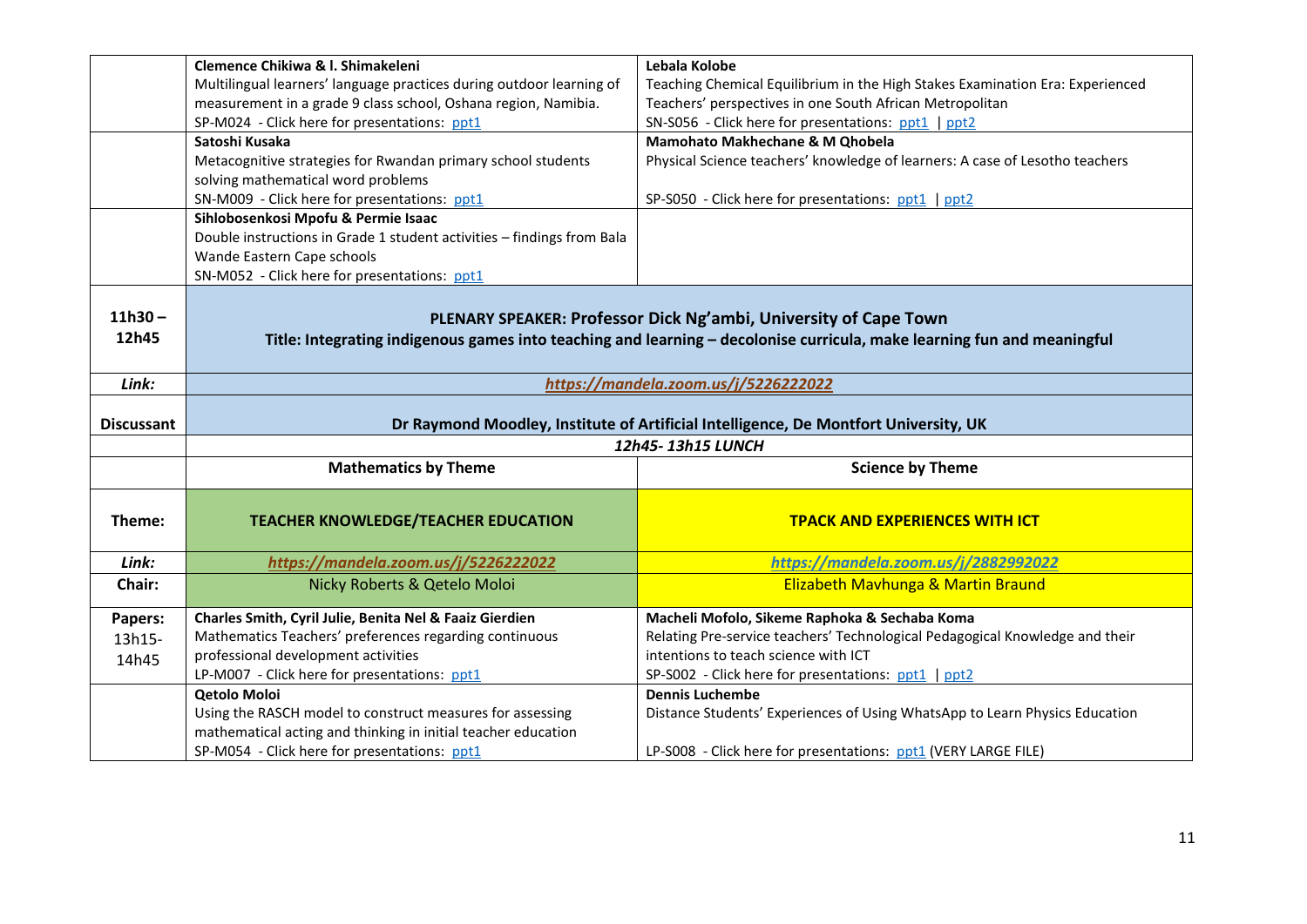|                | Janne Fanskanger, M Kazima, N Helgevold & A Jakobsen               |                                                                                      |
|----------------|--------------------------------------------------------------------|--------------------------------------------------------------------------------------|
|                | The planning research lessons as a tool for changing views on      |                                                                                      |
|                | mathematics teaching                                               |                                                                                      |
|                | SP-M005 - Click here for presentations: ppt1   ppt2                |                                                                                      |
|                | <b>Viren Raamdhany</b>                                             |                                                                                      |
|                | Mathematics teacher knowledge and practice in Johannesburg         |                                                                                      |
|                | secondary schools - Click here for presentations: ppt1   ppt2      |                                                                                      |
|                | SN-M032                                                            |                                                                                      |
|                | Kayla Willemse, T. Venketsamy & Nadia Swanepoel                    |                                                                                      |
|                | Support teachers need to assist learners experiencing mathematical |                                                                                      |
|                | learning difficulties                                              |                                                                                      |
|                | LP-M003 - Click here for presentations: ppt1                       |                                                                                      |
|                |                                                                    | 14h45 - 15h00 BREAK - Coffee / Tea                                                   |
|                |                                                                    |                                                                                      |
| Theme:         | <b>CURRICULUM/ASSESSMENT/PEDAGOGIC IDENTITY</b>                    | <b>PCK</b>                                                                           |
| Link:          | https://mandela.zoom.us/j/5226222022                               | https://mandela.zoom.us/j/2882992022                                                 |
| <b>Chairs:</b> | Sarah Bansilal & Patrick Barmby                                    | Fred Lubben & Kennedy Chan                                                           |
| Papers:        | <b>Sarah Bansilal</b>                                              | K. Samuel, Washington Dudu & M.J. Sebatana                                           |
| $15h00 -$      | Second chance assessments: intervention to promote equity or       | Exploring Natural Sciences teachers' classroom pedagogical competencies in the       |
| 16h45          | lower assessment standards SP-M048                                 | teaching (and learning) of Particulate Nature of Matter                              |
|                | SP-M048 - Click here for presentations: ppt1                       | LP-S038 - Click here for presentations: ppt1   ppt2                                  |
|                | Maboi Mphunyane, T. Jita & M. Tsakeni                              | B. P. Ndlovu & Stephan Malcolm                                                       |
|                | Reciprocity between teachers' professional identities and their    | Retention of Measured Improvement in Pre-service Teachers' Knowledge for             |
|                | classroom practices: Cases of mathematics teachers in Lesotho      | Teaching Stoichiometry One Year Topic Specific PCK Based Intervention                |
|                | SP-M030 - Click here for presentations: ppt1   ppt2                | SN-S055                                                                              |
|                | Chileshe Busaka, S R Kitta & O Umgiraneza                          | Marissa Rollnick & Stephen Malcolm                                                   |
|                | The integration of soft skills in secondary school Mathematics in  | A review of the topic specific PCK of teaching videos on chemical equilibrium        |
|                | Zambia, Rwanda and Kenya: A comparative review of literature       |                                                                                      |
|                | SP-M004 - Click here for presentations: ppt1                       | SP-S051 - Click here for presentations: ppt1                                         |
|                | Suryakumari Rajah & R Naidoo                                       | Eunice Nyamupangedengu & Portia Kavai                                                |
|                | Re-imagining the teaching of geometry: a pilot study of a multi-   | Investigating Biology teacher educators' PCK after moving to Emergency Remote        |
|                | dimensional integral approach                                      | Teaching (ERT) at a South African University and the possible impact on learner      |
|                | SN-M045 - Click here for presentations: ppt1   ppt2                | outcomes: A case study                                                               |
|                |                                                                    | SP-S063 - Click here for presentations: ppt1   ppt2                                  |
|                | Demi Edwards & P Vale                                              | Olutosin Solomon Akinyemi & Elizabeth Mavhunga                                       |
|                | An analysis of rational number word problem types within           | The place of learner views in examining Pre-Service Teachers' enacted topic specific |
|                | intermediate phase South African textbooks                         | pedagogical content knowledge                                                        |
|                | SP-M042 - Click here for presentations: ppt1                       | LP-S058 - Click here for presentations: ppt1   ppt2                                  |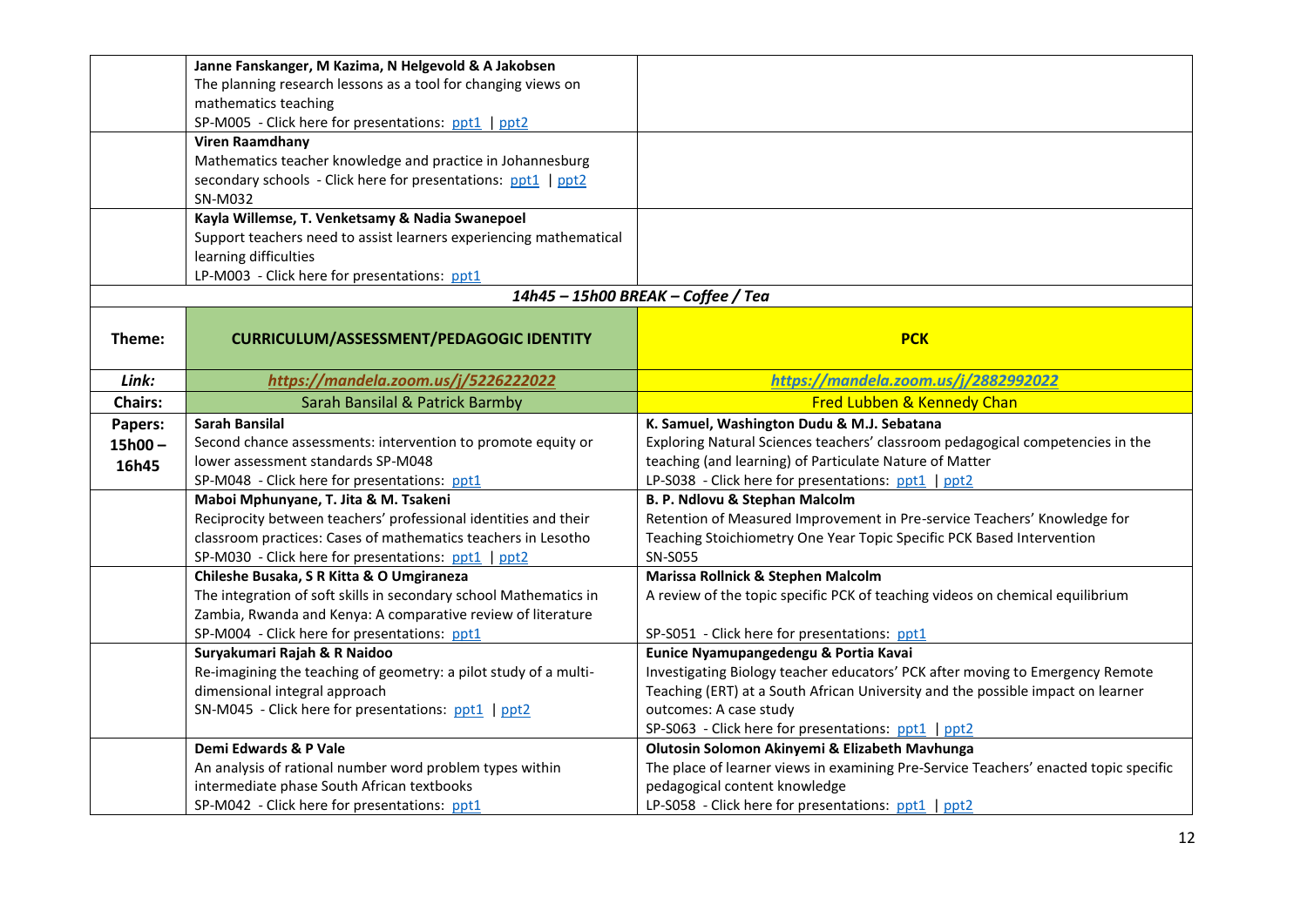|  | <b>Naphole Marake, L. C. Jita &amp; M. Tsakeni</b>                              |
|--|---------------------------------------------------------------------------------|
|  | The knowledge base used by science teachers to teach force concepts in Grade 11 |
|  | classrooms                                                                      |
|  | SP-S040 - Click here for presentations: ppt1                                    |